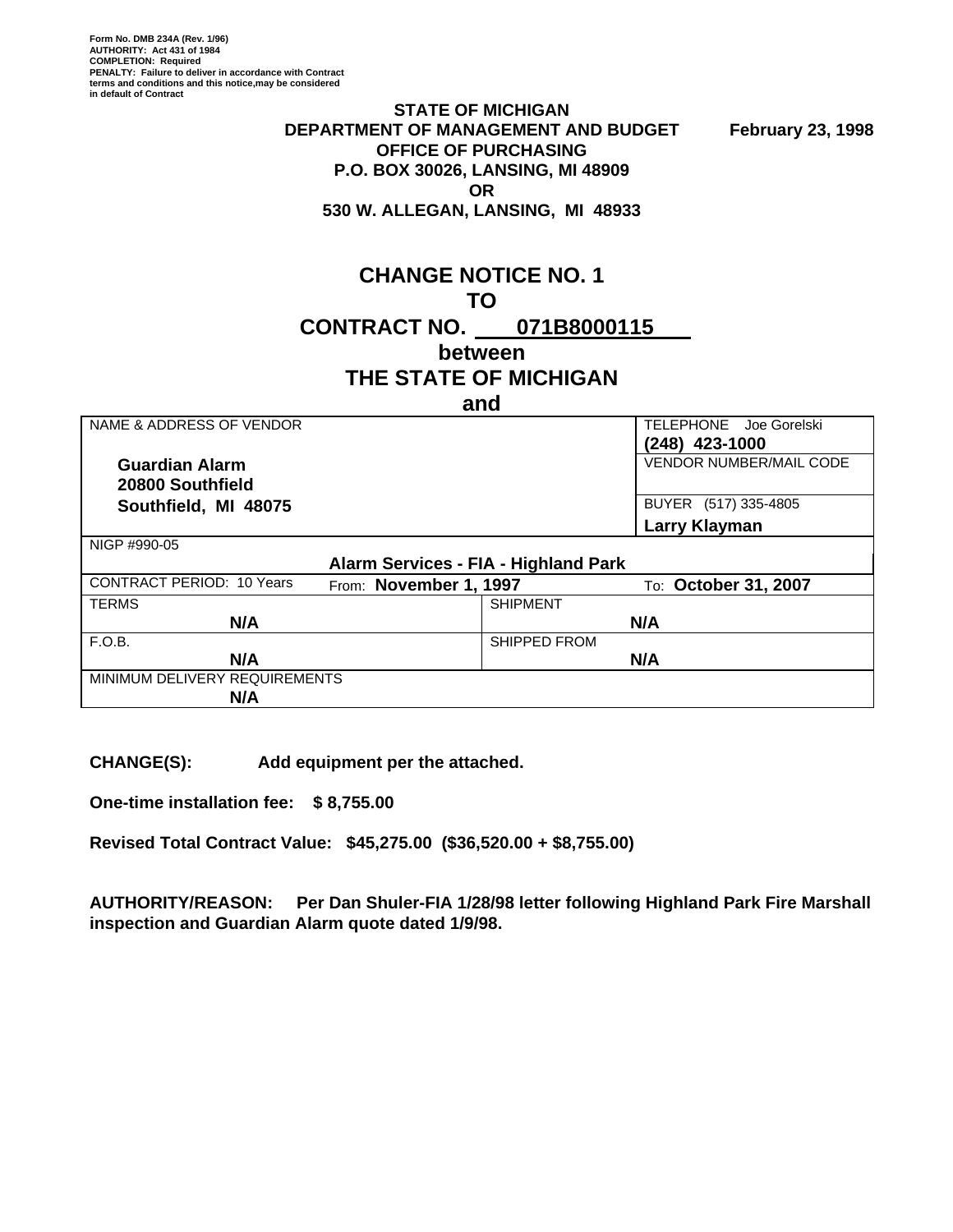#### **STATE OF MICHIGAN FAMILY INDEPENDENCE AGENCY**

#### **MEMORANDUM**

Larry Klayman, DMB - Purchasing To:

January 28, 1998 Date:

ż

Dan Shuler, Buyer From: Michigan Family Independence Agency 517-335-6300

Security Alarm Contract # 071B8000115 Subject:

> Effective 2/1/98 please issue a advice of change to the above referenced contract. The changes to this contract result from a inspection by the Highland Park Fire Marshall The following components shall be added to the contract:

- 1 annuciator panel
- 1 keypad
- 5 door contacts (2-door, 2-overhead doors, 1-roof hatch)
- 1 motion detector
- 1 glass break detector
- 3 smoke detector
- 30 heat detectors
- 12 duct detectors
- 5 strobe light
- 4 horn strobe
- 2 gate valves
- 1 waterflow device
- all labor and hardware

There is no increase to the monthly lease/monoitoring cost. One time installation cost of above: \$8,755.00

Revised total vaule of contract: \$45,275.00 (\$36,520.00 + \$8,755.00)

Included with this request is a quotation from vendor

Thank you for your assistance with this request.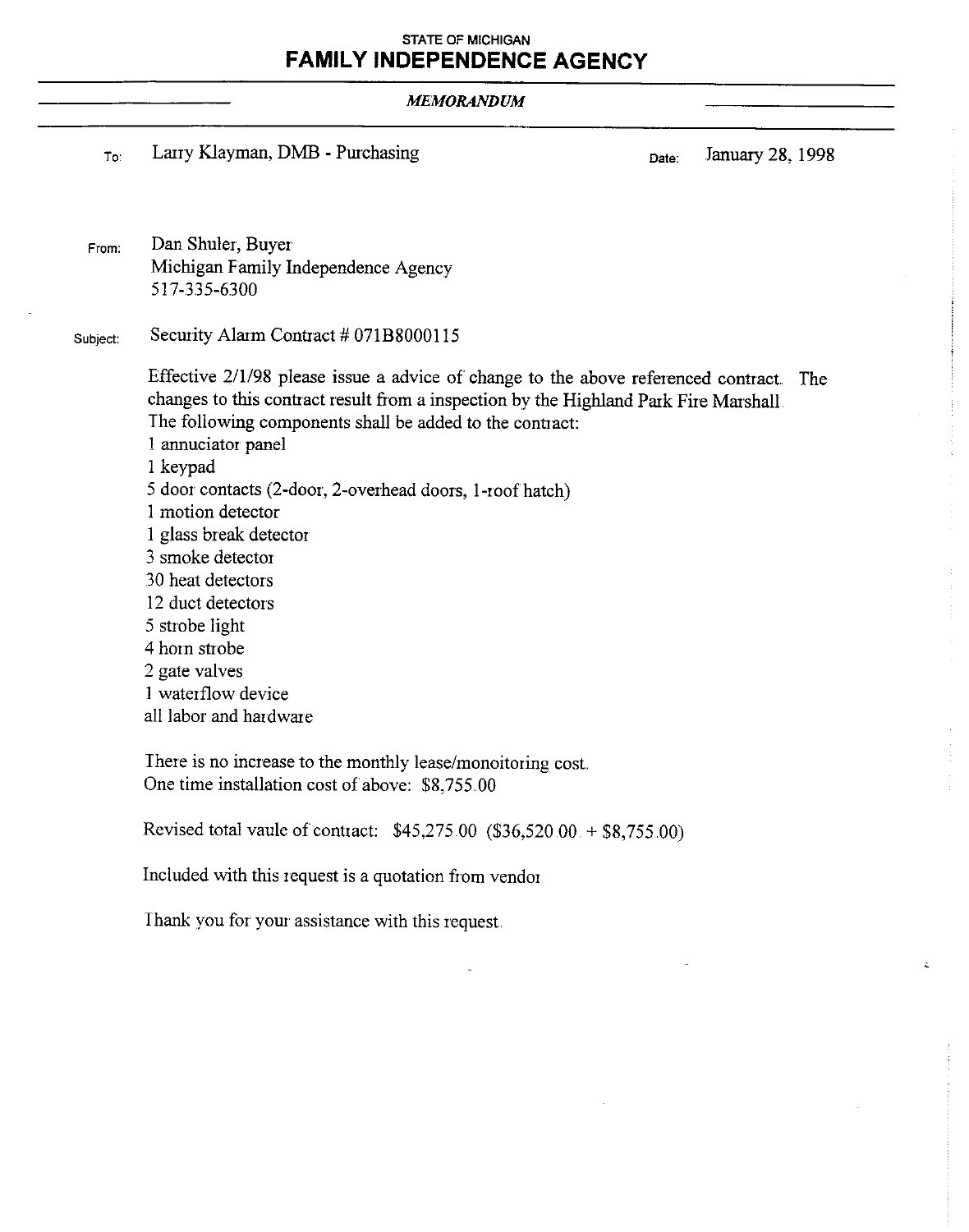

# **GUARDIAN ALARM**

20800 Southfield Road - Southfield, Michigan 48075 - (248) 423-1000 - FAX# (248) 423-3009

January 9, 1998

Michigan Family Independence Agency ATTN: Mr. Jim Boos 13233 Hamilton Highland Park, MI 48203

Dear Mr. Boos.

Listed below is the additional fire alarm equipment that was added per the request of the Highland Park Fire Marshal. This additional equipment was needed to pass a city inspection. Also listed below is the additional burglar alarm equipment that was left off the original specs found by our Guardian Alarm technician and yourself.

### **Additional Burglar & Fire Alarm Equipment**

- $1<sup>1</sup>$ **Annunciator Panel**
- $\uparrow$ Keypad
- 4 Door Contacts (2-Doors, 2-Overhead Doors, 1-Roof Hatch)
- **Motion Detector 1**
- $\mathbf{1}$ **Glass Break Detector**
- 3 Smoke Detectors
- 30 Heat Detectors
- 12 Duct Detectors
- **Strobe Lights** -5.
- 4 Horn Strobes
- 2 Gate Valves
- 1 Waterflow Device
- All Labor & Hardware  $\blacktriangle$

Installation \$8,755.00

24 Hour Maintenance Included

"The "Midwest's Largest Security Organization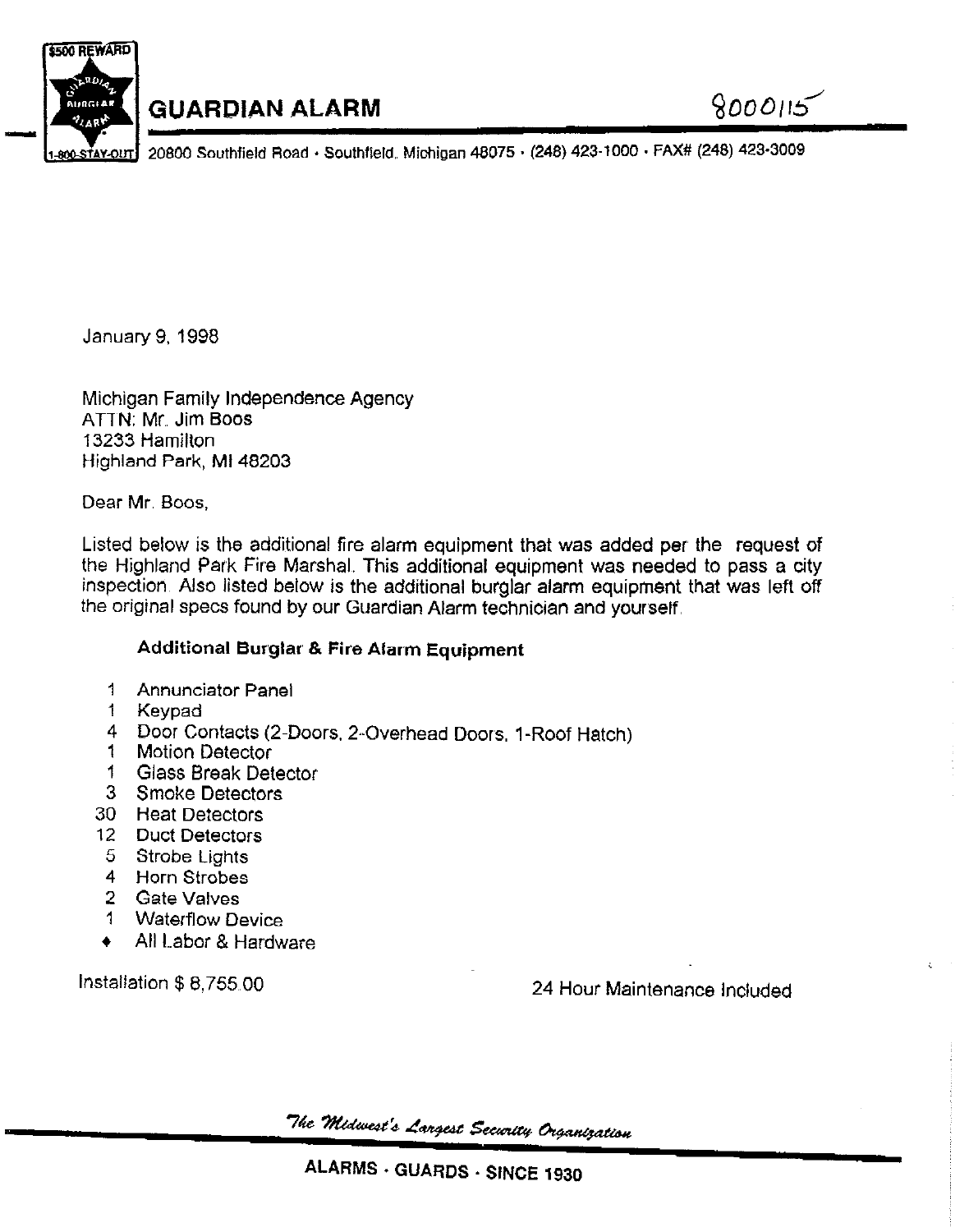Form No. DMB 234A (Rev. 1/96) AUTHORITY: Act 431 of 1984 **COMPLETION: Required** PENALTY: Failure to deliver in accordance with Contract terms and conditions and this notice, may be considered in default of Contract

#### **STATE OF MICHIGAN** DEPARTMENT OF MANAGEMENT AND BUDGET **OFFICE OF PURCHASING** P.O. BOX 30026, LANSING, MI 48909 **OR** 530 W. ALLEGAN, LANSING, MI 48933

December 3, 1997

**NOTICE** 

### **OF**

CONTRACT NO. 071B8000115

#### between

## THE STATE OF MICHIGAN

#### and

| NAME & ADDRESS OF VENDOR         |                                      |                 | <b>TELEPHONE</b><br>Joe Gorelski<br>(248) 423-1000 |
|----------------------------------|--------------------------------------|-----------------|----------------------------------------------------|
| <b>Guardian Alarm</b>            |                                      |                 | <b>VENDOR NUMBER/MAIL CODE</b>                     |
| 20800 Southfield                 |                                      |                 | (001)                                              |
| Southfield, MI 48075             |                                      |                 | BUYER (517) 335-4805)                              |
|                                  |                                      |                 | <b>Larry Klayman</b>                               |
| NIGP #990-05                     |                                      |                 |                                                    |
|                                  | Alarm Services - FIA - Highland Park |                 |                                                    |
| <b>CONTRACT PERIOD: 10 Years</b> | From: November 1, 1997               |                 | To: October 31, 2007                               |
| <b>TERMS</b>                     |                                      | <b>SHIPMENT</b> |                                                    |
| N/A                              |                                      |                 | N/A                                                |
| F.O.B.                           |                                      | SHIPPED FROM    |                                                    |
| N/A                              |                                      |                 | N/A                                                |
| MINIMUM DELIVERY REQUIREMENTS    |                                      |                 |                                                    |
| N/A                              |                                      |                 |                                                    |

The terms and conditions of this Contract are those of REQ #431R8000010, this Contract Agreement and the vendor's quote dated 9/16/97. In the event of any conflicts between the specifications, terms and conditions indicated by the State and those indicated by the vendor, those of the State take precedence.

**Total Contract Value:** \$36,520.00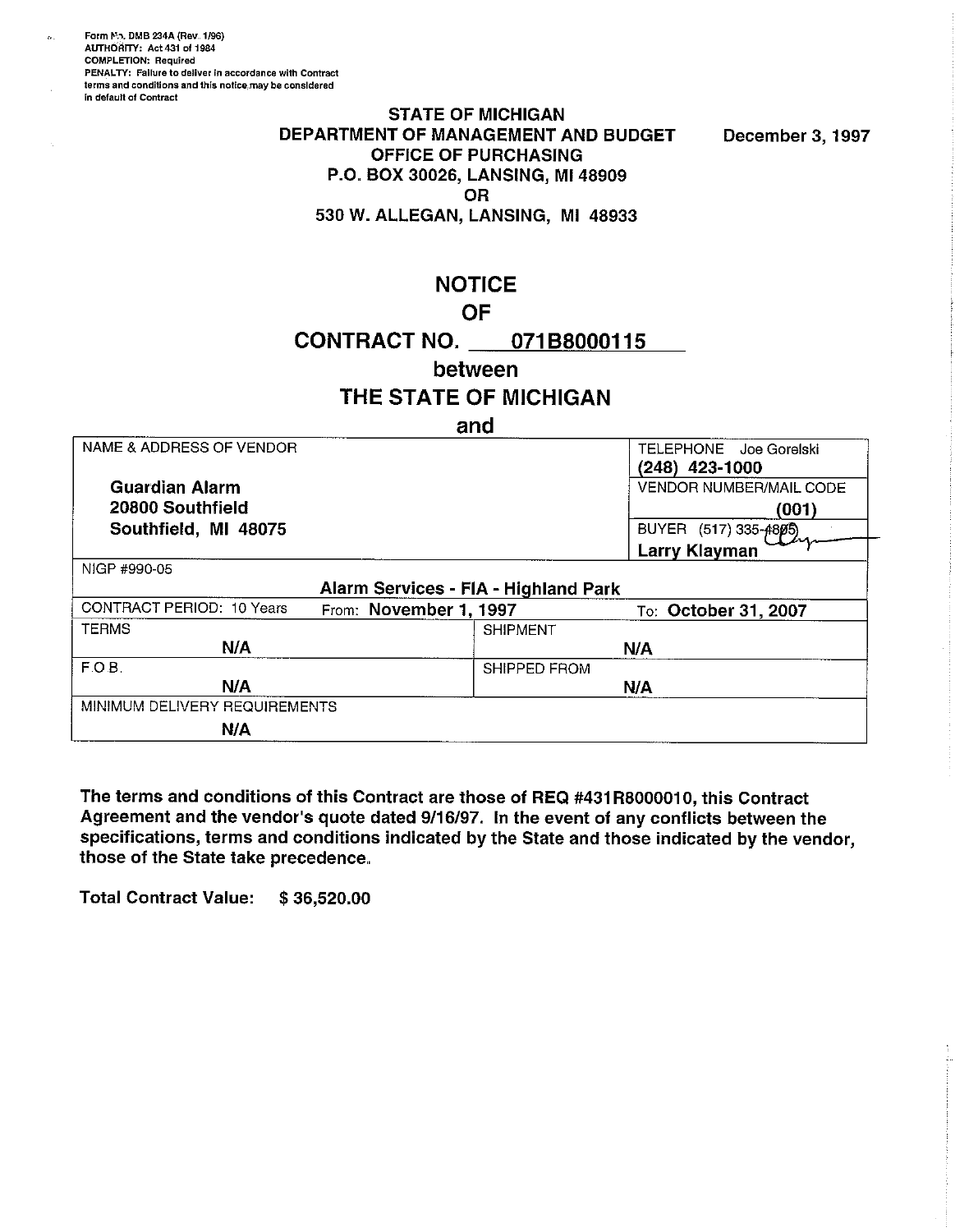### LEASE/PURCHASE AND MAINTENANCE/MONITORING AGREEMENT

**INTRUSION AND FIRE ALARM SYSTEM 13233 HAMILTON** HIGHLAND PARK MI 48203

Per the attached proposal, a 10-year lease/purchase with Guardian Alarm to install, maintain and monitor an alarm system. Billing cycle to be from October 1 through September 30. State to own system upon completion of lease. Maintenance includes 24 hours parts and labor. Guard response includes 2 trips per month with \$48.00 charge for additional trips. Fire permits are not included.

Installation charge: \$7,000.00

Maintenance/Monitoring:  $$246.00/m$ onth x 12 months = \$2,952.00 x 10 years = \$29,520.00

Total Contract Cost: \$36,520.00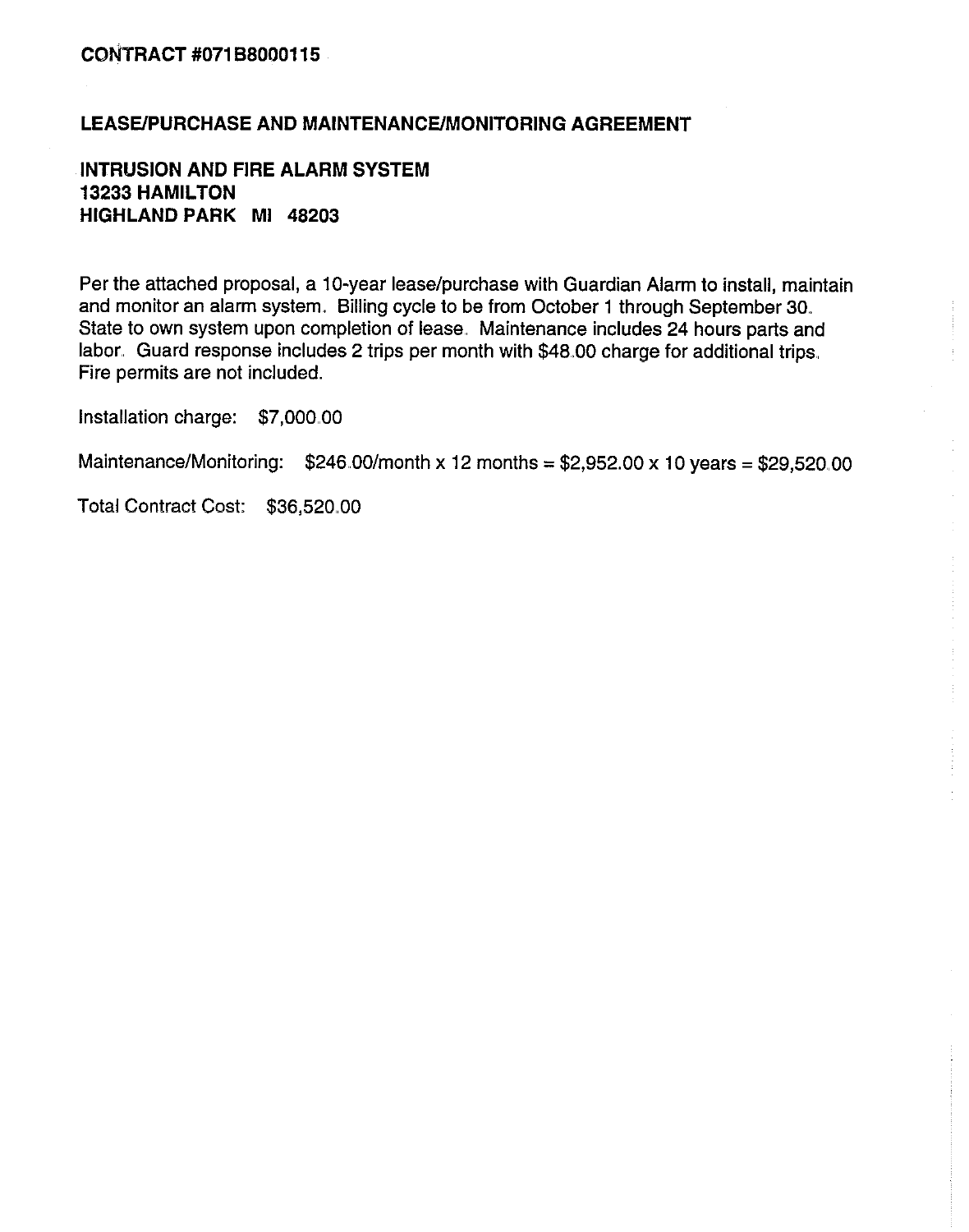Duardie Alam

September 16, 1997

### **Family Independence Agency**

ATTN: Mr. Dan Shuler 13233 Hamilton Highland Park, MI, 48203

# RE: SECURITY SYSTEM FOR YOUR FACILITY

Dear Mr. Shuler,

Thank you for the opportunity to submit the Guardian Alarm Security Proposal. It contains information proprietary to Guardian Alarm and is for Family Independence Agency's sole and exclusive use.

Recommendations contained within were specifically designed to meet the general requirements set down by Mr. Shuler.

Guardian Alarm is the largest security company in the State of Michigan. We have been the innovator for over sixty years. We became #1 by continually being at the forefront of security innovation by keeping in mind the security needs of our customers and servicing what we install

The nerve center to Guardian Alarm is our AA UL Computerized Central Station with supplemental approvals by ISO & F.M. This means greater efficiency in signal handling, data retrieval and event recording, by increasing speed and accuracy. This can mean the difference between life and death, catching in time a potentially disastrous fire, catching in time someone attempting to burglarize your premises, or unnecessary water damage. Only the computerized AA UL Approved Central Station can provide these critical seconds to Family Independence Agency by:

- \* Automatically establishing priorities.
- \* Retrieves information automatically
- \* Procedures automatically displayed on a CRT.
- \* Automatically recording signals (this means no human interpretation or manual handling of an alarm signal).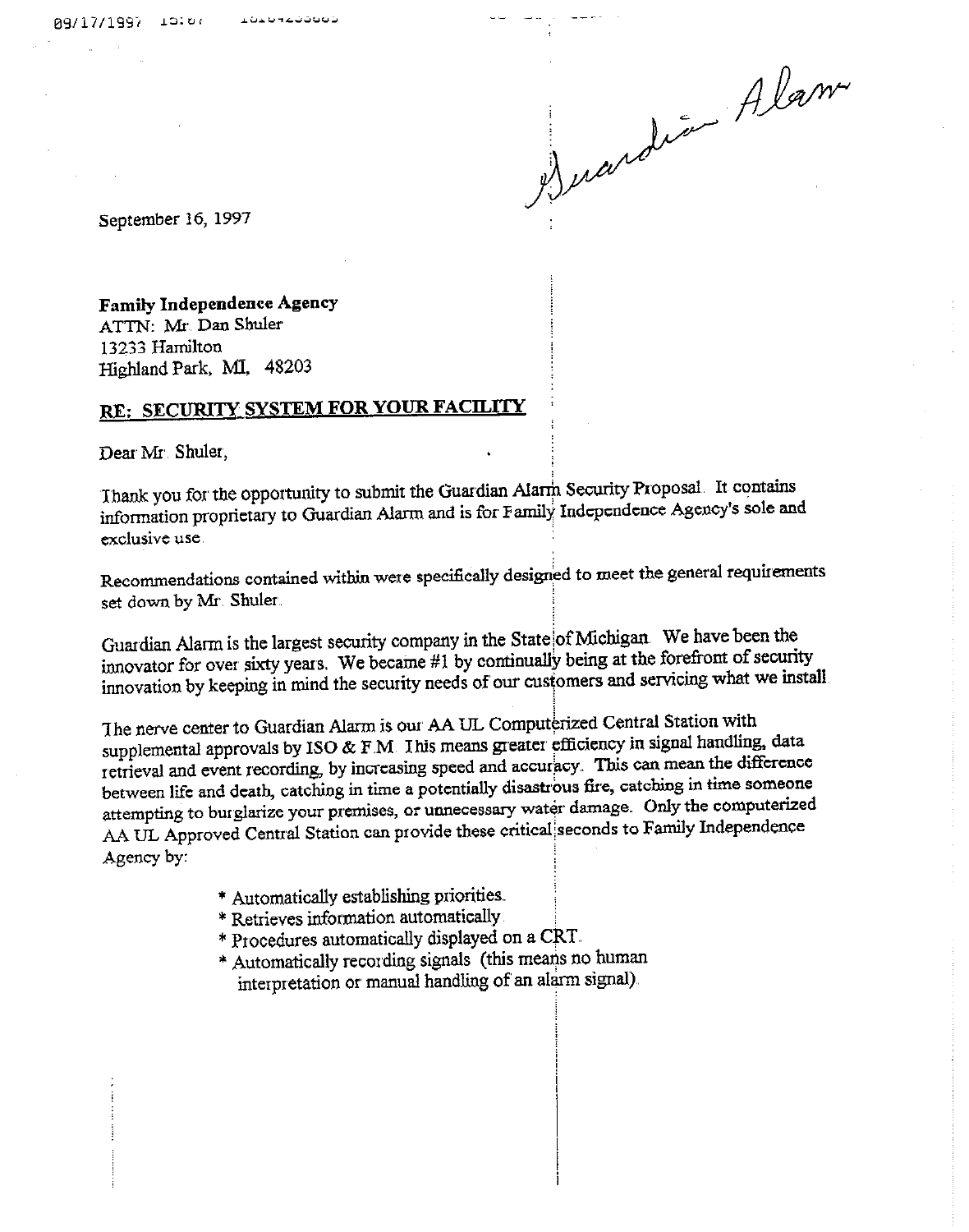# WE PROPOSE THE FOLLOWING SERVICES TO FAMILY INDEPENDENCE **AGENCY:**

### DIGITAL TRANSMISSION SYSTEM

A properly designed and applied Digital Transmission System which uses the Direct Dial Telephone Network as the communication medium can overcome technical, economic, and geographic obstacles. The digital transmission system does not provide line security.

### **GUARDIAN'S EXCLUSIVE SUPREME SERIES**

We recommend the installation of a user friendly system with ease of operation and understanding for the professional or casual user. We offer many features not available with other systems.

- An english language command center provides instant understanding of system status and functions as it guides the user through its operations.
- 125 Programmable user codes.  $\bullet$
- 7 Access security levels.
- 8 Subsystems are available as an option.
- + System expansion The ability to expand for burglary, fully approved commercial fire detection, hold-up, ambush, sprinkler supervision, process control and other critical monitoring is all available with the supreme panel.
- Approval for use of authorized from UL and various fire rating bureaus.
- \* Special watchdog circuitry insures integrity of the micro processor.
- + 24 Hour continuous stand-by battery monitoring.
- Up to 16 keypads can be used.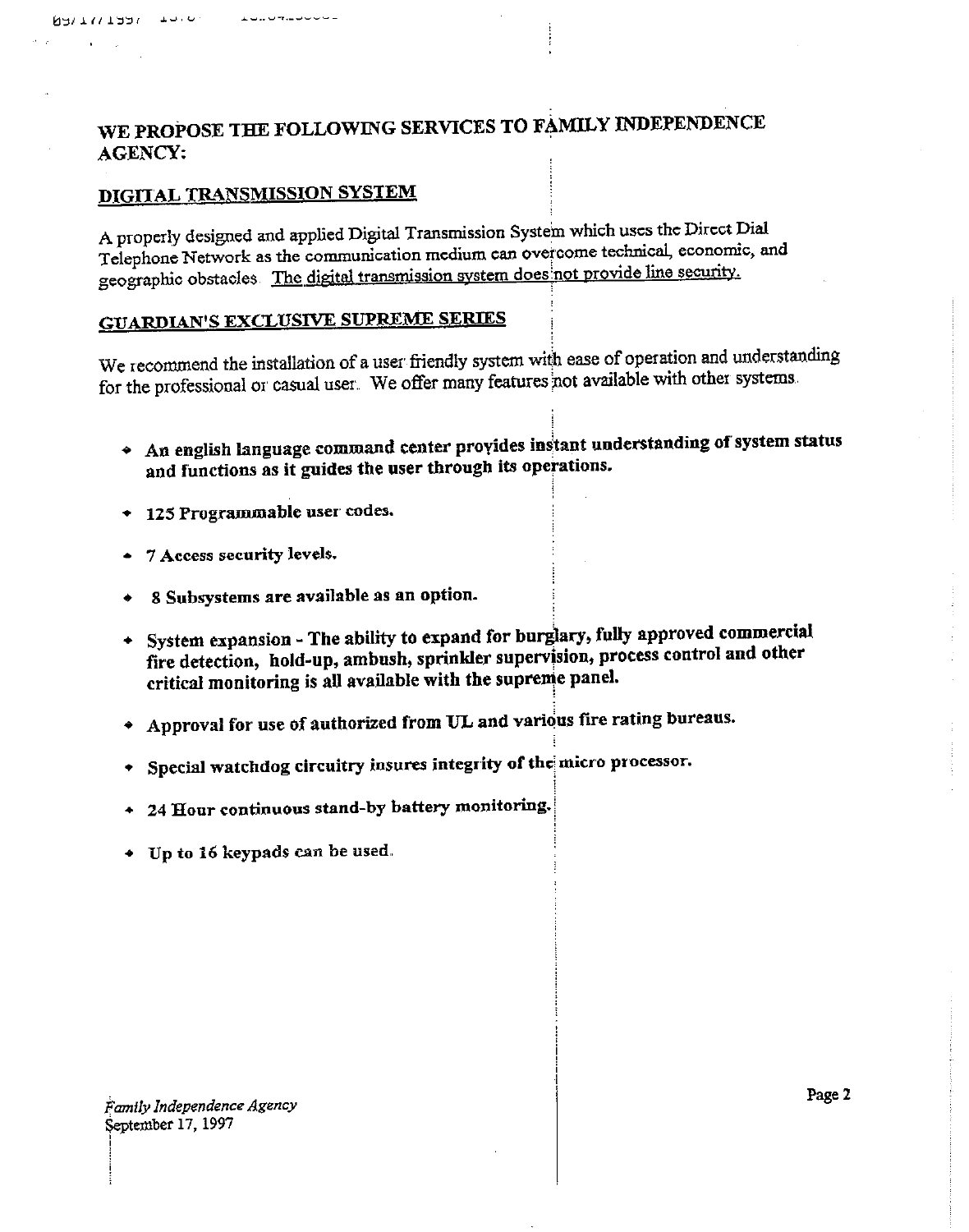### WE PROPOSE THE FOLLOWING PROTECTION TO FAMILY INDEPENDENCE **AGENCY:**

#### 13233 Hamilton

- $\mathbf{I}$ Fire Control Panel - Fire Lite MS-5210UD
- $\mathbf{I}$ Burglar Control Panel - FBI 2000B
- Mux Board FBI Mux  $\mathbf{1}$
- $6<sup>1</sup>$ 8-Point Modules - FBI 8-Point
- $\overline{3}$ LCD Keypads - FBI SK-4LC
- 9 Door Contacts ADI Recons
- 39 Glass Break Detectors - Caddi 2000
- $7<sup>1</sup>$ Motion Detectors - DS-775
- Smoke Detectors System Sensors 2100  $14<sup>1</sup>$
- 46 Heat Detectors - System Sensors AI281A .
- Horn Strobes System Sensors P1215  $11$
- $5<sup>1</sup>$ Strobes - System Sensors S121S
- $5<sup>1</sup>$ Pull Stations · Faraday 10507
- Airlink Radio Back up Ademco Airlink-4  $\mathbf{1}$
- $\ddot{\bullet}$ Keyvault Service
- $\ddot{\bullet}$ Guard Response B
- $\ddot{\bullet}$ Opening & Closing Signals
- Weekly Activity Reports  $\bullet$
- Semi-Annual Inspections  $\bullet$
- 24 Hour Test Signal
- $\ddot{\bullet}$ All Cable, Labor & Hardware

Option #1 - Lease Installation \$7,000.00

**Option #2 - Outright Purchase** Installation \$16,100.00

Monthly Monitoring with Maintenance \$246.00

Monthly Monitoring with Maintenance \$131.00

Note: Maintenance includes 24 hour parts and labor. Guard Response includes 2 trips per month, any additional trips will be \$48.00 per trip. If Michigan Family Independence Agency decides on lease option, they will own all equipment after Balance of Contract (10 year term) Fire permits fees are not included.

Total Ten you Cost:<br>(Leasifforches.) \$ 36,520.00

Family Independence Agency September 17, 1997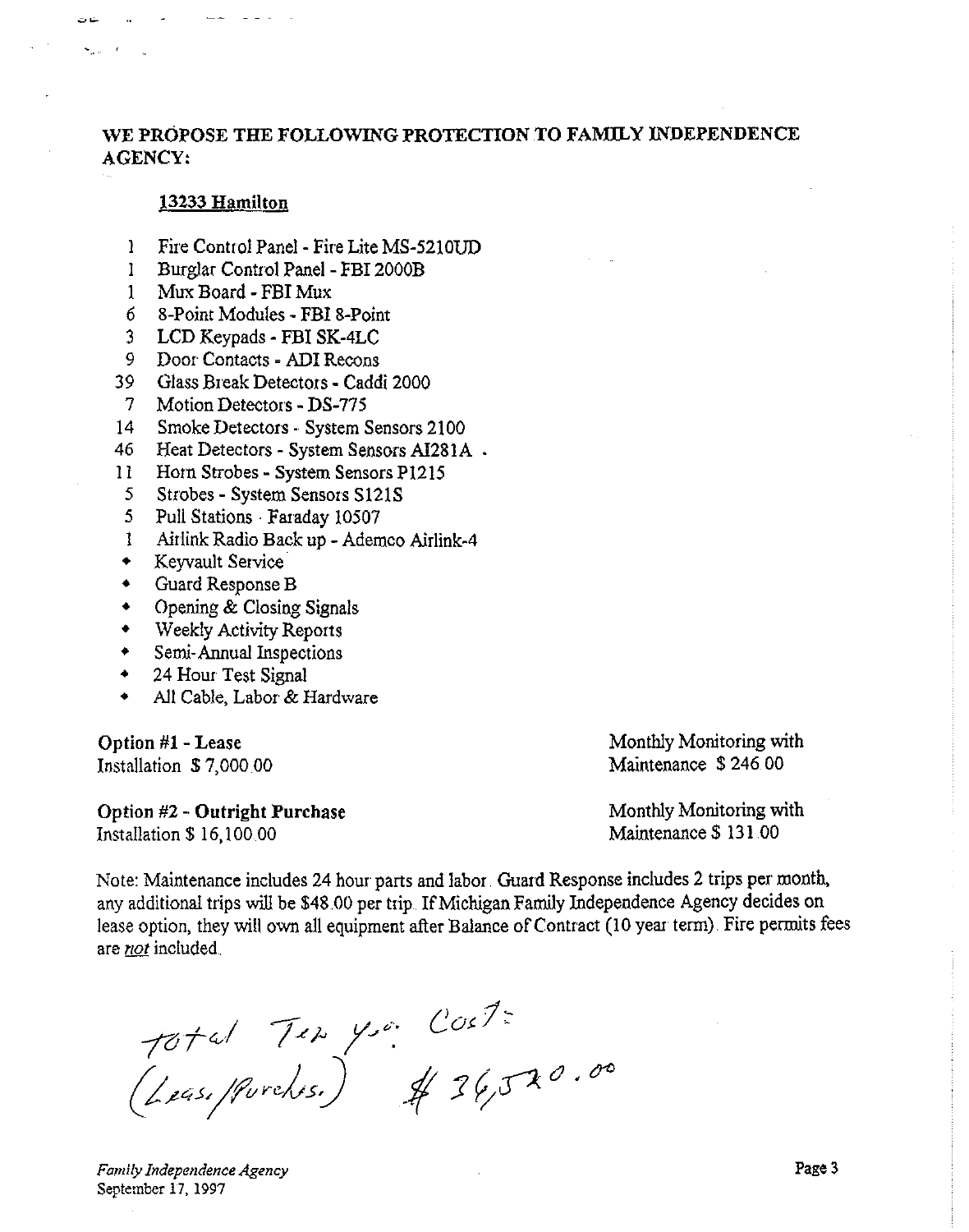- All work will be performed in a professional manner, by courteous installation professionals.
- When the installation is complete, a walk through and testing of our system will be
- conducted by you and your representative or appropriate Guardian Alarm personnel.

Guardian Alarm is a technologically sophisticated Alarm Service Company. We will provide you with a quality installation, with quality equipment and back it up with quality service. Guardian Alarm is people. We have more people per customer totally committed to maintaining our position of quality and service than any other Alarm Company. In short, we have the people and the technology

This proposal represents Guardian Alarm Company's commitment to Family Independence Agency We will welcome the opportunity to add any of our services to meet your security needs.

If you have any questions, please feel free to contact me directly at (248) 423-1000. We look forward to adding Family Independence Agency to our list of satisfied customers

Sincerely,

 $M H / 1 / 1201$ 

واقته واقتباطه

GUARDIAN ALARM COMPANY

------------

Joe Gorelski Commercial Security Representative

JG/ngs

Family Independence Agency September 17, 1997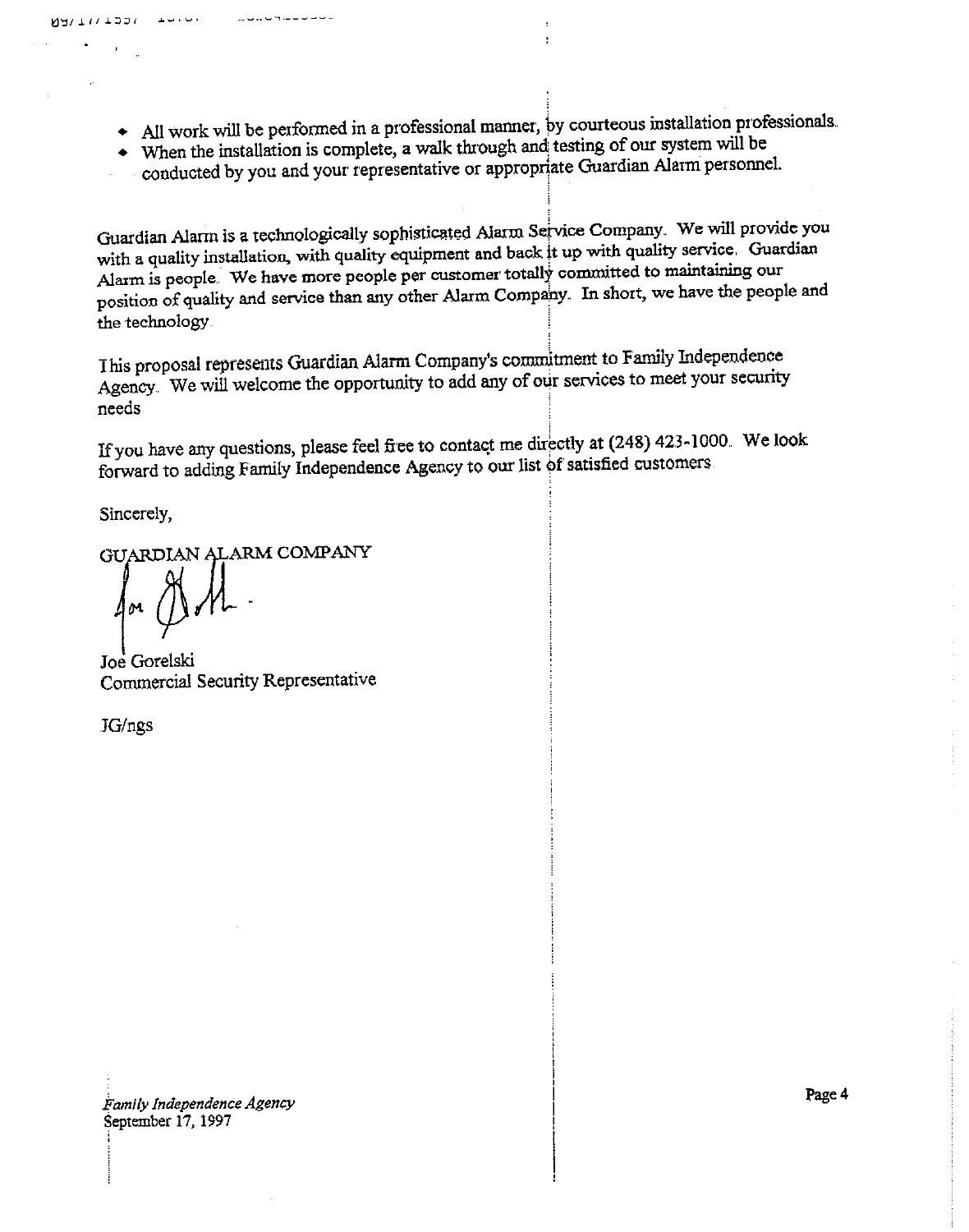# *SERVICES*

| <b>TERMS AND CONDITIONS</b> | <b>CONTRACT NO. 071B8000115</b> |  |
|-----------------------------|---------------------------------|--|

### **GENERAL**

Quotations are requested for the commodities or services specified hereunder to be furnished during the period as noted on "Invitation to Bid" form. Exact quantities to be purchased are unknown except that should a contract result from the inquiry, the successful bidder will be required to furnish all such materials as may be ordered during the contract period. Quantities specified if any, are estimates based on prior purchases, and the State is not obligated to purchase in these or any other quantities. Orders for delivery will be issued directly to the Contractor by various State departments on the Departmental Purchase Order/Contract Release Form and by the Purchasing Division on the Purchase Order Form. Orders may also be issued by local units of government. Bids are due and will be publicly opened and read at time as noted on the Invitation to Bid Form.

### **SPECIFICATIONS**

Definite Specifications - All commodities and services to be furnished hereunder shall conform to the specifications as noted in the "Invitation to Bid" and/or copies of specifications attached.

### **F.O.B. POINT**

Prices shall be quoted "F.O.B. Delivered" with transportation charges prepaid to any location in the State of Michigan.

### **PRICE**

Prices quoted shall be the maximum to be charged during the contract period; the State shall receive the benefit of any decrease in price that may occur.

The continued payment of any charges due after September 30th of any fiscal year will be subject to the availability of an appropriation for this purpose.

### **INDEMNIFICATION**

1. General Indemnification

The Contractor shall indemnify, defend and hold harmless the State, its departments, divisions, agencies, sections, commissions, officers, employees and agents, from and against all losses, liabilities, penalties, fines, damages and claims (including taxes), and all related costs and expenses (including reasonable attorneys' fees and disbursements and costs of investigation, litigation, settlement, judgments, interest and penalties), arising from or in connection with any of the following: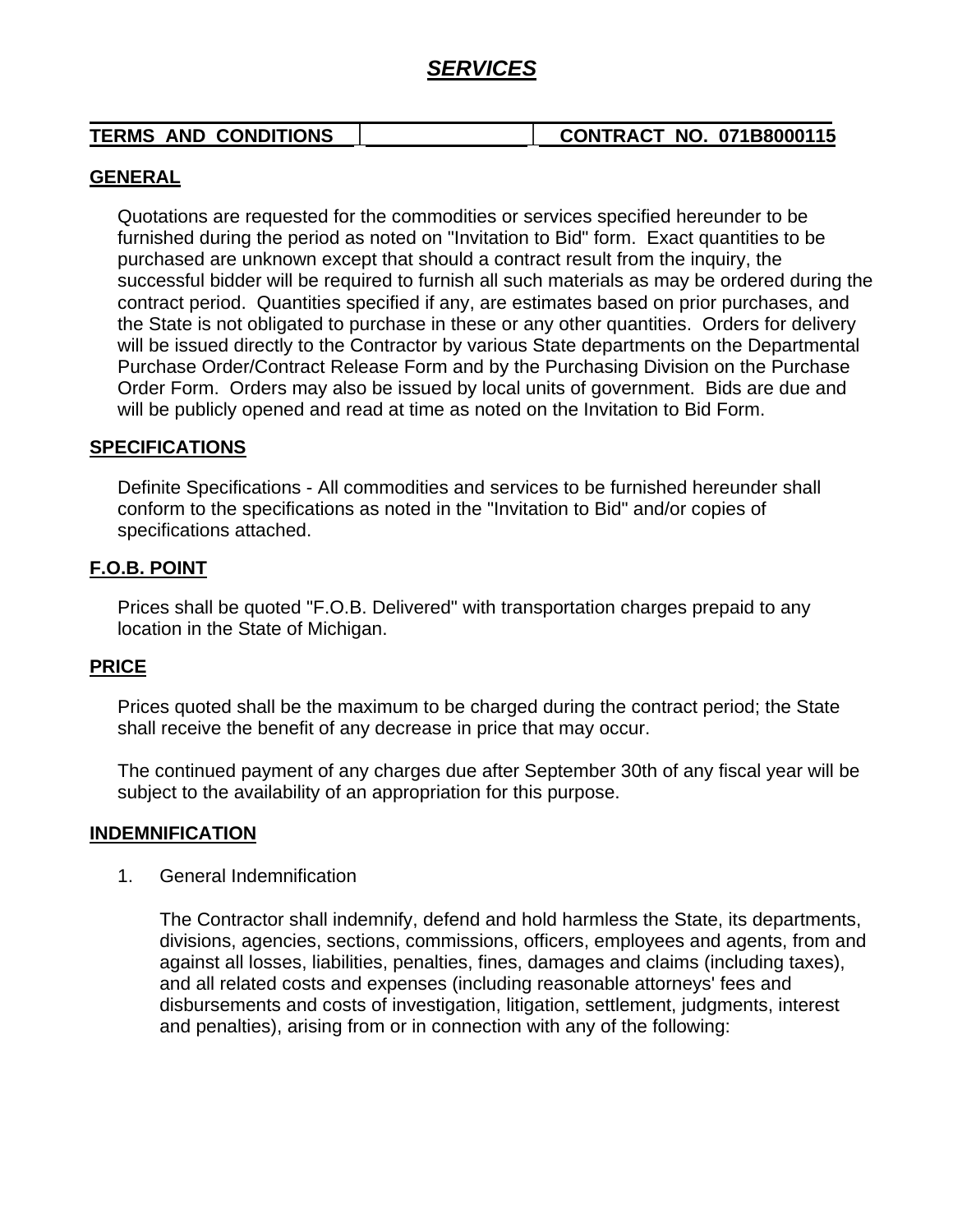- (a) any claim, demand, action, citation or legal proceeding against the State, its employees and agents arising out of or resulting from (1) the product provided or (2) performance of the work, duties, responsibilities, actions or omissions of the Contractor or any of its subcontractors under this contract.
- (b) any claim, demand, action, citation or legal proceeding against the State, its employees and agents arising out of or resulting from a breach by the Contractor of any representation or warranty made by the Contractor in the contract;
- (c) any claim, demand, action, citation or legal proceeding against the State, its employees and agents arising out of or related to occurrences that the Contractor is required to insure against as provided for in this contract;
- (d) any claim, demand, action, citation or legal proceeding against the State, its employees and agents arising out of or resulting from the death or bodily injury of any person, or the damage, loss or destruction of any real or tangible personal property, in connection with the performance of services by the Contractor, by any of its subcontractors, by anyone directly or indirectly employed by any of them, or by anyone for whose acts any of them may be liable; provided, however, that this indemnification obligation shall not apply to the extent, if any, that such death, bodily injury or property damage is caused solely by the negligence or reckless or intentional wrongful conduct of the State;
- (e) any claim, demand, action, citation or legal proceeding against the State, its employees and agents which results from an act or omission of the Contractor or any of its subcontractors in its or their capacity as an employer of a person.
- 2. Patent/Copyright Infringement Indemnification

The Contractor shall indemnify, defend and hold harmless the State, its employees and agents from and against all losses, liabilities, damages (including taxes), and all related costs and expenses (including reasonable attorneys' fees and disbursements and costs of investigation, litigation, settlement, judgments, interest and penalties) incurred in connection with any action or proceeding threatened or brought against the State to the extent that such action or proceeding is based on a claim that any piece of equipment, software, commodity or service supplied by the Contractor or its subcontractors, or the operation of such equipment, software, commodity or service, or the use or reproduction of any documentation provided with such equipment, software, commodity or service infringes any United States or foreign patent, copyright, trade secret or other proprietary right of any person or entity, which right is enforceable under the laws of the United States. In addition, should the equipment, software, commodity, or service, or the operation thereof, become or in the Contractor's opinion be likely to become the subject of a claim of infringement, the

Contractor shall at the Contractor's sole expense (i) procure for the State the right to continue using the equipment, software, commodity or service or, if such option is not reasonably available to the Contractor, (ii) replace or modify the same with equipment,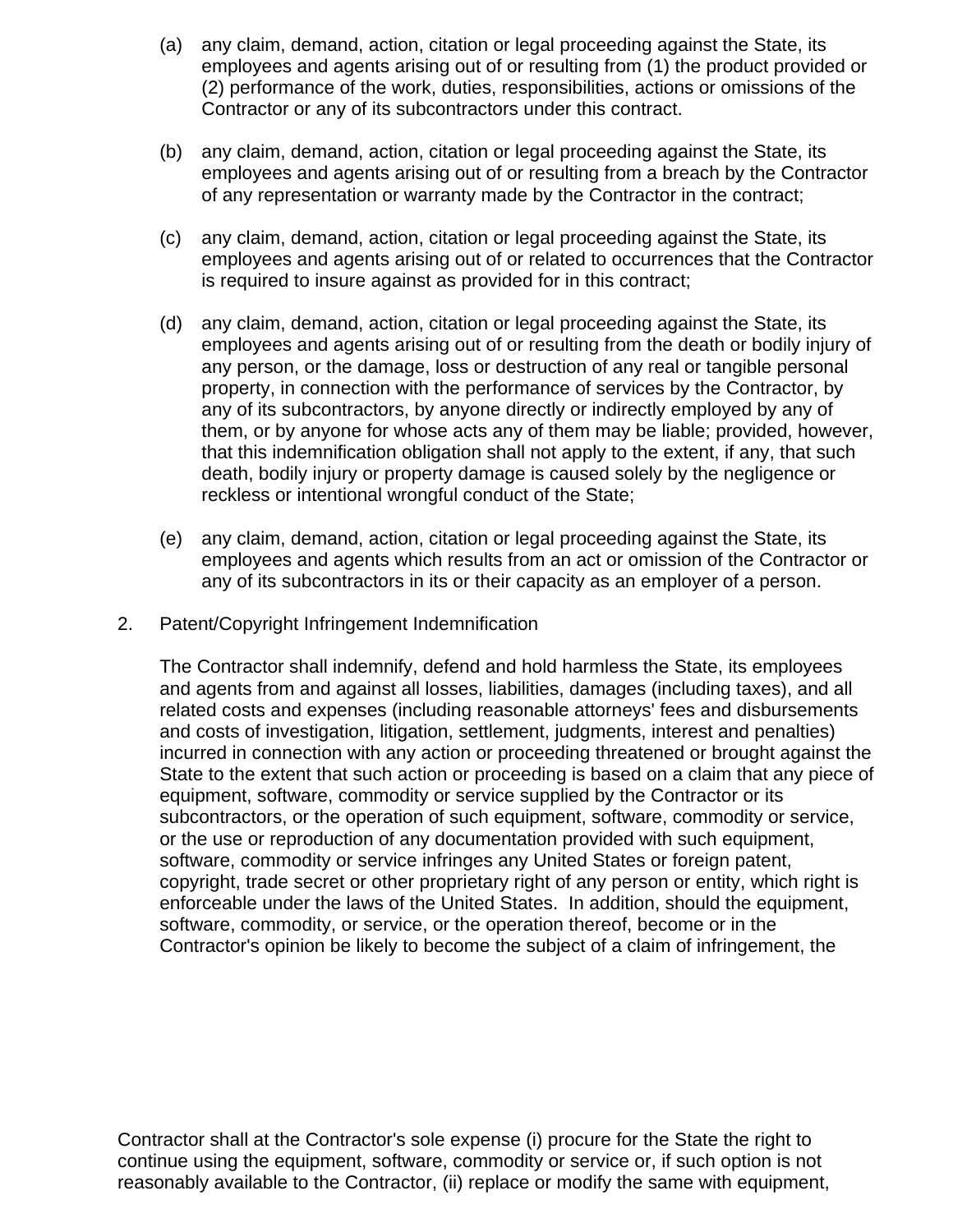software, commodity or service of equivalent function and performance so that it becomes non-infringing, or, if such option is not reasonably available to Contractor, (iii) accept its return by the State with appropriate credits to the State against the Contractor's charges and reimburse the State for any losses or costs incurred as a consequence of the State ceasing its use and returning it.

In any and all claims against the State of Michigan, or any of its agents or employees, by any employee of the Contractor or any of its subcontractors, the indemnification obligation under the contract shall not be limited in any way by the amount or type of damages, compensation or benefits payable by or for the Contractor or any of its subcontractors under worker's disability compensation acts, disability benefits acts, or other employee benefits acts. This indemnification clause is intended to be comprehensive. Any overlap in subclauses, or the fact that greater specificity is provided as to some categories of risk, is not intended to limit the scope of indemnification under any other subclause.

## **TAXES**

The State of Michigan is exempt from Federal Excise Tax, State or Local Sales Tax. Bid prices shall not include such taxes. Exemption Certificates for Federal Excise Tax will be furnished upon request.

### **CONTRACTOR'S LIABILITY INSURANCE**

The Contractor shall purchase and maintain such insurance as will protect him from claims set forth below which may arise out of or result from the Contractor's operations under the contract (Purchase Order), whether such operations be by himself or by any Subcontractor or by anyone directly or indirectly employed by any of them, or by anyone for whose acts any of them may be liable:

- (1) Claims under workers' compensation, disability benefit and other similar employee benefit act. A non-resident Contractor shall have insurance for benefits payable under Michigan's Workers' Compensation Law for any employee resident of and hired in Michigan; and as respects any other employee protected by workers' compensation laws of any other State the Contractor shall have insurance or participate in a mandatory State fund to cover the benefits payable to any such employee.
- (2) Claims for damages because of bodily injury, occupational sickness or disease, or death of his employees.
- (3) Claims for damages because of bodily injury, sickness or disease, or death of any person other than his employees, subject to limits of liability of not less than \$300,000 each occurrence and, when applicable \$300,000 annual aggregate, for nonautomobile hazards and as required by law for automobile hazards.
- (4) Claims for damages because of injury to or destruction of tangible property, including loss of use resulting therefrom, subject to a limit of liability of not less than \$50,000 each occurrence for non-automobile hazards and as required by law for automobile hazards.
- (5) Insurance for Subparagraphs (3) and (4) non-automobile hazards on a combined single limit of liability basis shall not be less than \$300,000 each occurrence and when applicable, \$300,000 annual aggregate.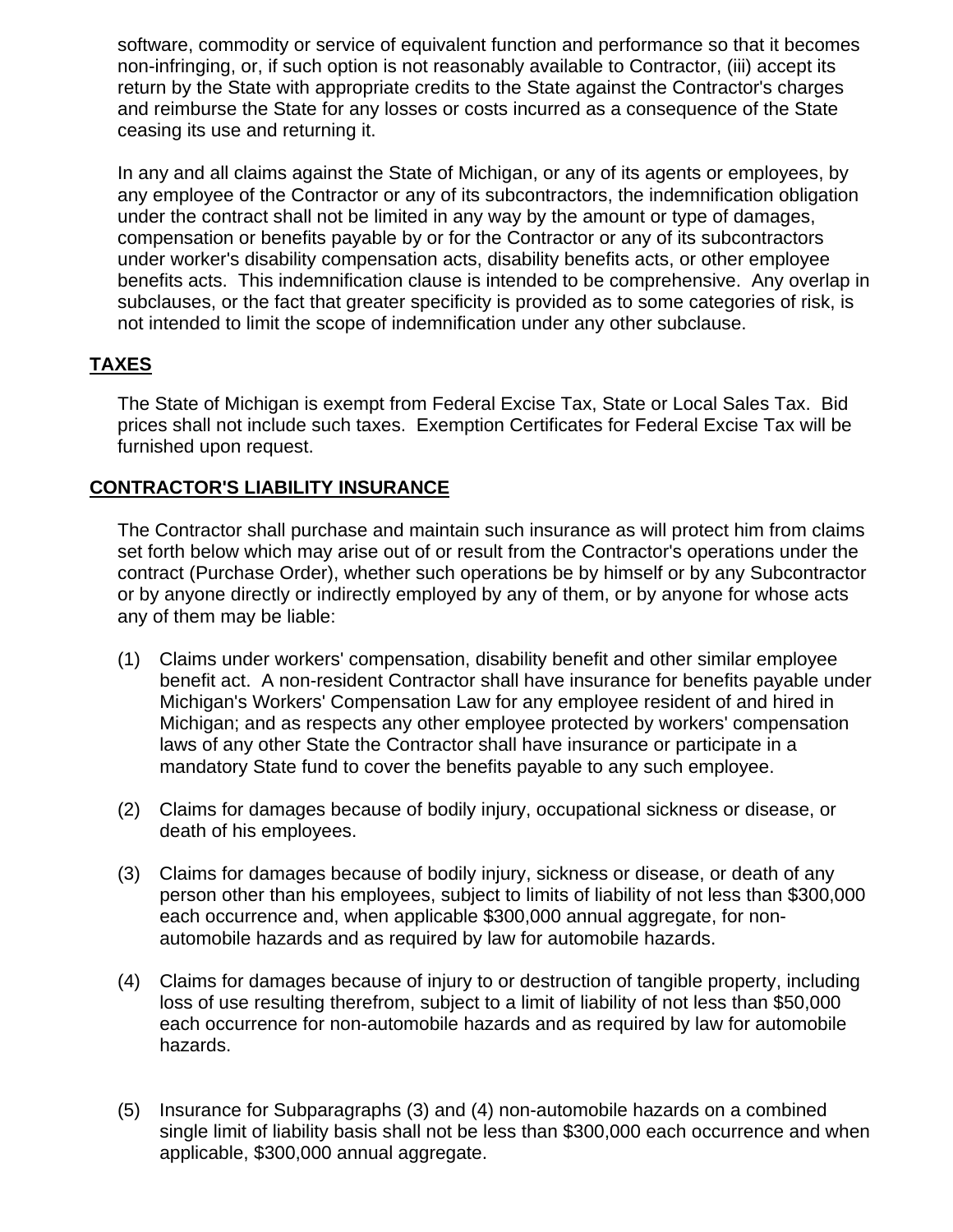The insurance shall be written for not less than any limits of liability herein specified or required by law, whichever is greater, and shall include contractual liability insurance as applicable to the Contractor's obligations under the Indemnification clause of the contract (Purchase Order).

**BEFORE STARTING WORK THE CONTRACTOR MUST FURNISH TO THE OFFICE OF PURCHASING, CERTIFICATE(S) OF INSURANCE VERIFYING LIABILITY COVERAGE. THE CONTRACT OR PURCHASE ORDER NO. MUST BE SHOWN ON THE CERTIFICATE OF INSURANCE TO ASSURE CORRECT FILING.** These Certificates shall contain a provision that coverage afforded under the policies will not be cancelled until at least fifteen days prior written notice bearing the Contract No. or Purchase Order No. has been given to the Director of Purchasing.

### **CANCELLATION**

(a) The State may cancel the contract for default of the Contractor. Default is defined as the failure of the Contractor to fulfill the obligations of the quotation or contract. In case of default by the Contractor, the State may immediately and/or upon 30 days prior written notice to the Contractor cancel the contract without further liability to the State, its departments, divisions, agencies, sections, commissions, officers, agents and employees, and procure the services from other sources, and hold the Contractor responsible for any excess costs occasioned thereby.

(b) The State may cancel the contract in the event the State no longer needs the services or products specified in the contract, or in the event program changes, changes in laws, rules or regulations, relocation of offices occur, or the State determines that statewide implementation of the contract is not feasible, or if prices for additional services requested by the State are not acceptable to the State. The State may cancel the contract without further liability to the State, its departments, divisions, agencies, sections, commissions, officers, agents and employees by giving the Contractor written notice of such cancellation 30 days prior to the date of cancellation.

(c) The State may cancel the contract for lack of funding. The Contractor acknowledges that, if this contract extends for several fiscal years, continuation of this contract is subject to appropriation of funds for this project. If funds to enable the State to effect continued payment under this contract are not appropriated or otherwise made available, the State shall have the right to terminate this contract without penalty at the end of the last period for which funds have been appropriated or otherwise made available by giving written notice of termination to the Contractor. The State shall give the Contractor written notice of such non-appropriation within 30 days after it receives notice of such non-appropriation.

(d) The State may immediately cancel the contract without further liability to the State its departments, divisions, agencies, sections, commissions, officers, agents and employees if the Contractor, an officer of the Contractor, or an owner of a 25% or greater share of the Contractor, is convicted of a criminal offense incident to the application for or performance of a State, public or private contract or subcontract; or convicted of a criminal offense including but not limited to any of the following: embezzlement, theft, forgery, bribery,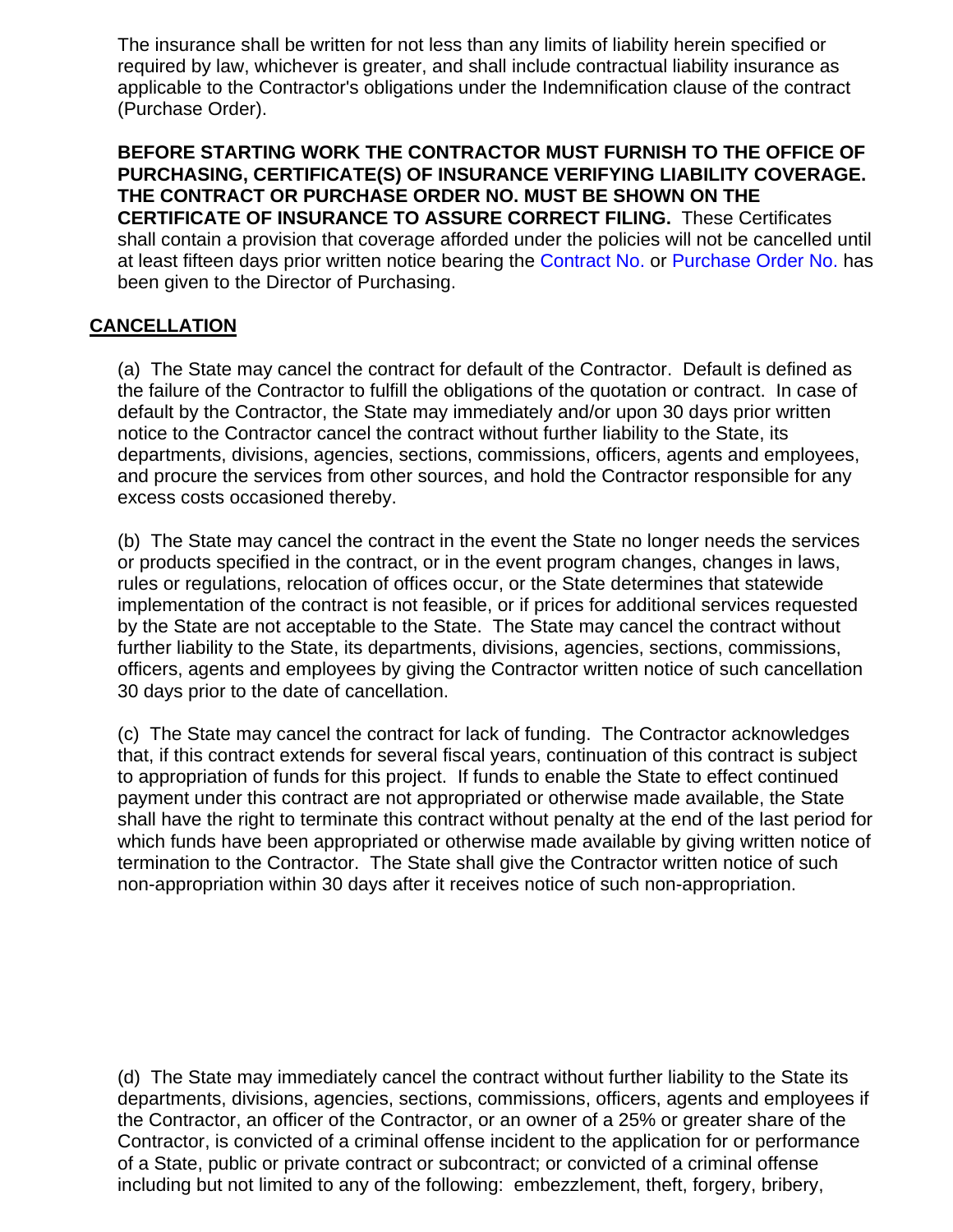falsification or destruction of records, receiving stolen property, attempting to influence a public employee to breach the ethical conduct standards for State of Michigan employees; convicted under State or federal antitrust statutes; or convicted of any other criminal offense which in the sole discretion of the State, reflects on the Contractor's business integrity.

(e) The State may immediately cancel the contract in whole or in part by giving notice of termination to the Contractor if any final administrative or judicial decision or adjudication disapproves a previously approved request for purchase of personal services pursuant to Constitution 1963, Article 11, Section 5, and Civil Service Rule 4-6.

(f) The State may, with 30 days written notice to the Contractor, cancel the contract in the event prices proposed for contract modification/extension are unacceptable to the State.

### **MODIFICATION OF SERVICE**

The Director of Purchasing reserves the right to modify this service during the course of this contract. Such modification may include changing the locations to be serviced, additional locations to be serviced, method or manner of performance of the work, number of days service is to be performed, addition or deletion of tasks to be performed, and/or any other modifications deemed necessary. Any changes in pricing proposed by the Contractor resulting from the proposed changes are subject to acceptance by the State. Changes may be increases or decreases.

IN THE EVENT PRICES ARE NOT ACCEPTABLE TO THE STATE, THE CONTRACT SHALL BE SUBJECT TO COMPETITIVE BIDDING BASED UPON THE NEW SPECIFICATION.

### **ASSIGNMENT**

The Contractor shall not have the right to assign this contract or to assign or delegate any of its duties or obligations under this contract to any other party (whether by operation of law or otherwise), without the prior written consent of the State. Any purported assignment in violation of this Section shall be null and void. Further, the Contractor may not assign the right to receive money due under the contract without the prior written consent of the State Purchasing Director.

### **DELEGATION**

The Contractor shall not delegate any duties or obligations under this contract to a subcontractor other than a subcontractor named in the bid unless the State Purchasing Director has given written consent to the delegation.

### **DISCLOSURE**

All information in a bidder's proposal and any contract resulting from this ITB is subject to the provisions of the Freedom of Information Act. 1976 Public Act No. 442, as amended, MCL 15.231, *et seq*.